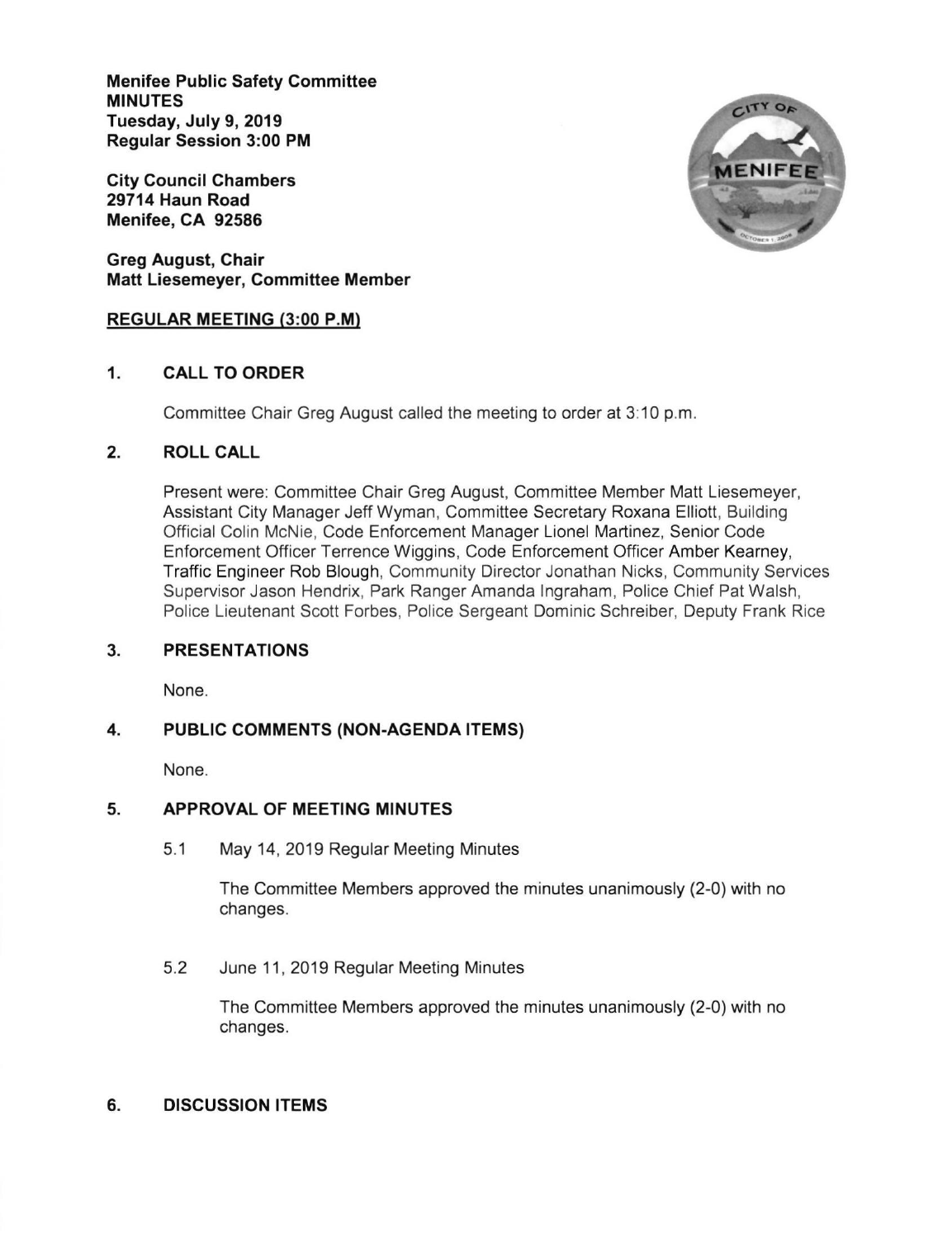Public Safety Committee Regular Meeting Minutes Tuesday, July 09, 2019 Page 2 of 3

Menifee Police Chief Pat Walsh discussed upcoming interviews, car purchases, and negotiations between Menifee and Murrieta Police Department dispatching services in reference to the new Menifee Police Department.

6.1 Fire Department Monthly Report

No representative from the Fire Department was present

6.2 Police Department Monthly Report

Police Sergeant Dominic Schreiber presented the monthly statistics and cases of interest. Sergeant Schreiber reported on various station activities and events for the month of June.

6.3 Code Enforcement Department Monthly Report.

Code Enforcement Officer Amber Kearney distributed the June report and presented it to the committee.

- 6.4 Animal Control Monthly Report
	- Animal Control Services- Animal Friends Of The Valley

No representative from Animal Control Services was present.

• Animal Sheltering Services- County of Riverside

No representative from Animal Sheltering Services was present.

6.5 Public Works/ Engineering Monthly Report

Traffic Engineer Rob Blough provided the monthly report for June.

Committee Member Liesemeyer asked for an update for the Lazy Creek stop sign.

Mr. Blough responded he would look into it and come back to the next meeting with more information.

6.6 Community Services Park Ranger Monthly Report

Park Ranger Amanda lngram provided the Park Ranger monthly report for June Ms. lngram reporled on SWAG (Social Worker Action Group) rehousing numbers.

6.7 School Districts Monthly Report

No representative from the School Districts was present.

### 7. STAFF COMMENTS